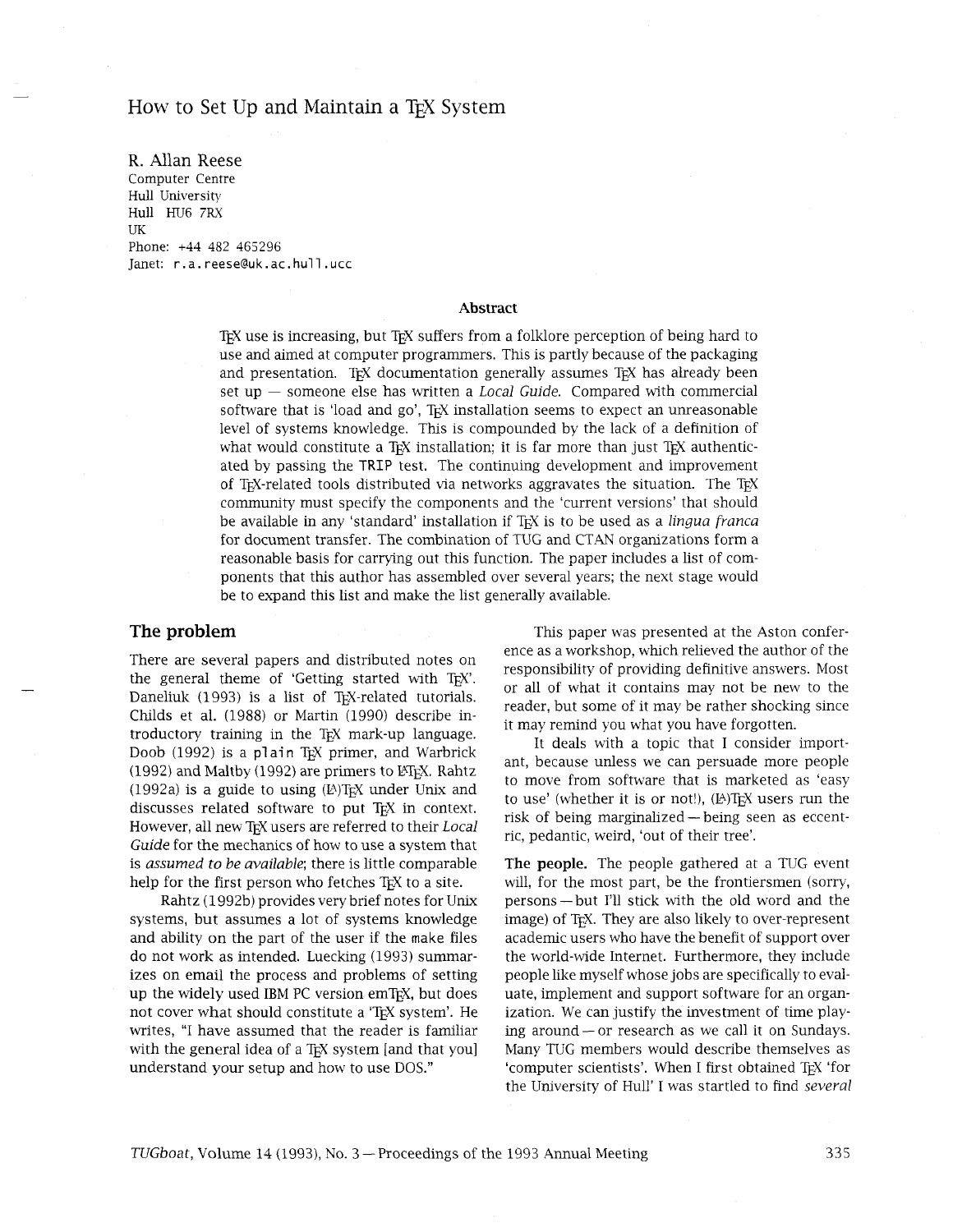copies already on the system, fetched and installed by computer scientists. But their brief does not require them to provide services to others.

The frontiersmen are friendly and hospitable but they may have forgotten the Herculean efforts they endured to get where they are now. Their latest discoveries may look like wild flights of fancy to a newly arrived 'immigrant' used to the pedestrian disciplines of an office-oriented word processor.

British common law is largely based on what is expected of the 'reasonable man' (or woman). What is reasonable to ask of a putative TEX-installer? The following recent exchange on email with an archive maintainer is likely to send the vast majority of current computer users climbing up the wall, or up the tree that we vacated:

A user asks, "We've been running TeX 3.0. I'd Like to get the version 3.14 as on yrnir.claremont.edu, but the files are a pain to transfer via ftp . . . ."

And gets the reply, "If all you're after is TeX, all you should need is TEX.WEB and TEX.VMS-CHANGES, both of which are As-CII files. ... Also there and of interest are VMS\_TEX\_NOTES. TXT and COMPILE\_TEX. COM.

"Get the WEB and VMS-CHANGES files, then TANGLE (probably defined as the foreign command symbol TANGLE: == \$TEX\_EXE: TANGLE since you're running DECUS-TeX) the files, replying with the appropriate .WEB and . VMS-CHANGES files, also pointing to TEX. PAS as the output and TEX. PO0 as the Pool file. Once done, run Pascal on your TEX . PAS, then link TEX. OBI and you should have the executable, TEX. EXE. Alternately, this is done for you in the compile DCL command script. To finish up, COPY/PROT=W:RE TEX.EXE to TEX-EXE and you should be done. The VMS-CHANGES file includes the TEX. CLD file which is distributed with the DECUS files, so the change should be transparent."

Let me stress I'm not criticising the work of archive maintainers. They do a superb job unpaid. and are greatly appreciated by many users including myself. However, TEX may be seen from outside as a club for computer experts, and advice like the above will repel more users than it attracts.

**The program.** T<sub>EX</sub> represents an attitude to both typography and computing. It is exciting and innovative. It is iconoclastic, dismissing arbitrary restrictions that are incidental to either the hardware or the system in use. For example, in Chapter 4 of *Computers* in *Typesetting* (Knuth, 1984), Knuth

writes "This is something that authors and readers aren't accustomed to, because printers couldn't do such things with traditional lead types." It is therefore something of a *volte face* by Don Knuth to wish to embalm the TEX program and take it into the afterlife unchanged, or at least to ask that its name shall live for ever and ever. TEX *as used* is constantly evolving and developing, and this represents a problem for anyone who wants to get started.

Knuth's mandate relates only (I think) to the program source of T<sub>F</sub>X. Any usable 'T<sub>F</sub>X' system has to be built of many tools and components which are available in a variety of forms and from various sources. While 'mix and match' gives great flexibility and power, it also gives uncertainty and instability. One aspect of 'client-server' computer systems is the split between the front-end that the user sees and the processing engine. Papers at this and previous conferences have described many preprocessors and integrated front-ends that retain TFX as the background processor; there seems almost a fatalism that SGML will be adopted as a documentdescription language but that its input will be processed into T<sub>F</sub>X for display.

Most word processors look like Barbie $^{\circledR}$  Dolls. TEX looks like a  $\text{Meccano}^{\circledR}$  set. The difference is that the doll is a toy with a limited use, and is heavily promoted because buying the doll leads to buying clothes and accessories - like boyfriend Ken. Incidentally, Barbie is anatomically distorted to hyperstimulate human emotional responses - rather like most software hype. Meccano $^{\circledR}$ , for those who don't know it, comes as a kit of metal strips and plates which the user bolts together to build models. The sales pitch is that you are limited only by your imagination and perseverence. You are advised to start with something easy and warned that you may become an enthusiast.

Once again, I'm not criticizing or complaining; I am pointing to the appearance and suggesting that this attracts a certain type of clientele.

**The mission.** To put the problem into perspective, most programs (for personal computers) arrive as a package of disks and a manual. In the manual is a page or chapter called 'Installation' and usually the procedure involves nothing more than putting 'Disk Number 1' in the drive and typing install. Some programs even make changes to your system configuration (I don't like this feature) or indicate possible optimizations. In contrast, TEX looks like, for example,

• 150+ files for PCs from an archive, most of which are compressed, packed sets of files. This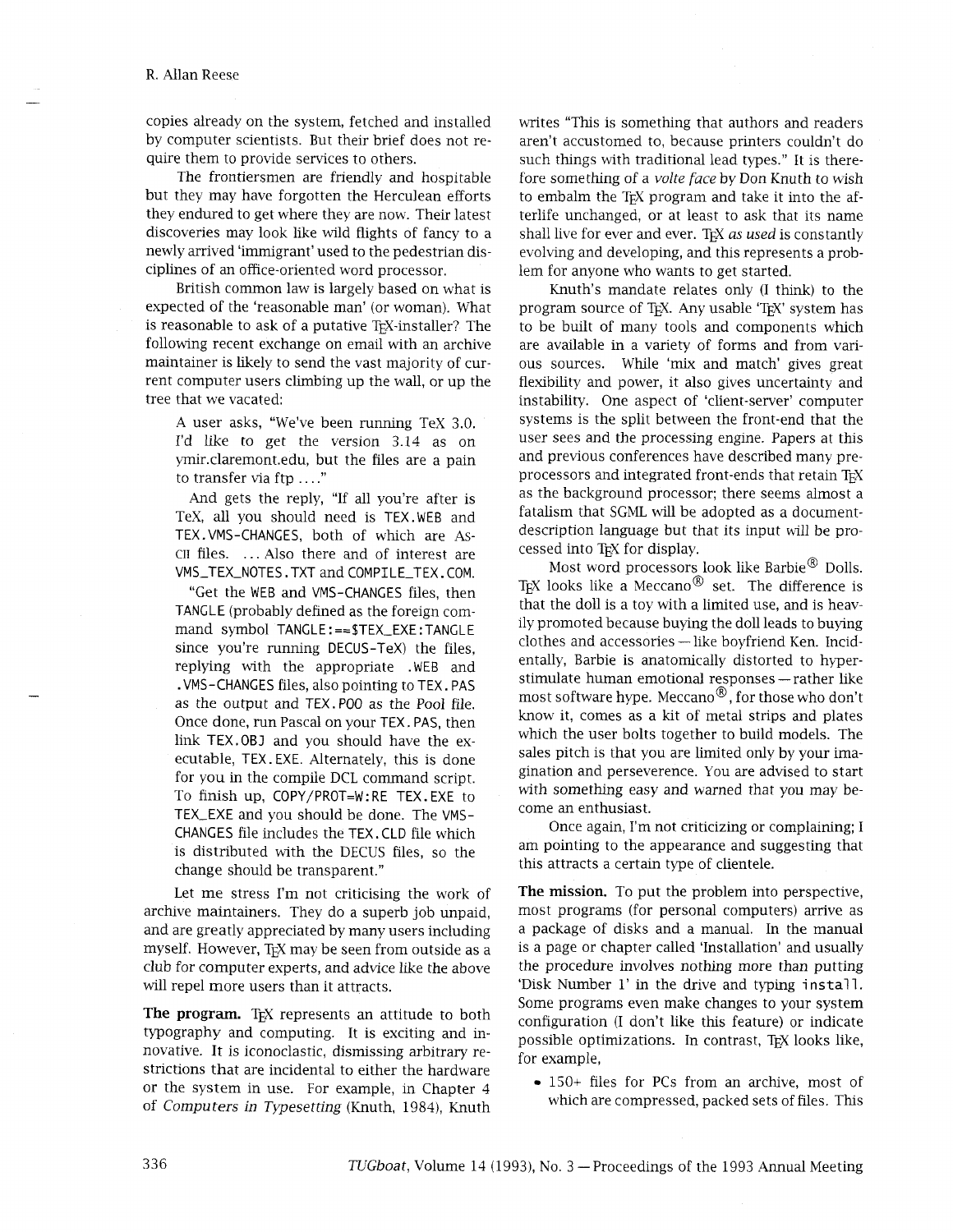includes multiple versions of most programs, numerous, very technical, readme files, and complex environment and configuration variables, or

- an archive file for Unix that expands into  $3500+$ files in a hierarchy of directories that may not be allowed (by 'Systems') on the target system, or
- the TEX archives themselves, which contain (June 1993) 26000+ files of all vintages and provenances.

While checking this paper I found that a program called install has appeared in the emT<sub>F</sub>X archive; I have not yet tested this feature.

The TEX community, if it is to thrive, must provide guidance for two distinct people (though they might be in one body): the  $TrX$  implementor and the user. Both would benefit from having a defined canonical or default 'Current-TeX'. (I defer to Don Knuth on the use of the trademark.) Any-<br>one wanting T<sub>E</sub>X should be able to get — easily — this definition and obtain the software in a form where it installs as easily as any other product. That is, they don't need to go to several sources, look for FAQs round the world, decypher cryptic in-jokes or take a course in systems programming.

In current (perhaps just going unfashionable) jargon, fellow T<sub>F</sub>Xies, you have a marketing and image problem.

### **Moving to a solution**

For an individual user, needing one copy of the software, I have no hesitation in recommending they go to a commercial supplier for a TFX package. That's how I got started. The first T<sub>E</sub>X I used was Turbo $TrX^{(8)}$  and that came as a set of disks and a booklet. Nevertheless, there was considerable room for improvement to match the 'professional', i.e., slick, appearance of other software. Whether the product can be made sufficiently appealing to a mass audience is a commercial decision for the companies.

The corporate user, especially in the impoverished academic setting, has a greater problem. Commercial licences for the packaging make TEX an expense comparable with other word processing software. Advertising and peer-group pressure will incline the na'ive (it's compulsory to include *this* word in any TEX document) users towards to most palatable at first sight. Academic software-support staff, unless they are inspired to claw through the undergrowth and fight up the rapids to join the frontiersmen, need far more help in installing the software and writing the mythical *Local Guide* than is currently available.

The user group, and especially the management committee, has a clear rôle to define the 'Current-TeX' standard and to keep an eye on developments so that the standard can be amended or extended by definitive statements, rather than by uncoordinated natural selection. As a start, this would allow archives to be divided in a stable kernel and a seething caldron of experimentation where files can be added *and deleted* in contrast to the current ever accumulating museum of endeavour.

The announcement of the CTAN - the Comprehensive T<sub>EX</sub> Archive Network (Greenwade, 1993)at the Aston conference suggests that this is where 'Current-TeX' should be stored. From conference discussions it appears that this should be classified in at least two dimensions:

- as a series of workbenches with appropriate tools for authors, editors, compositors, style designers, font designers, systems support, etc.
- $\bullet$  as a set of levels  $-$  entry (absolutely required), advanced, expert . . . .

As a first stage the standard should be defined in terms of the products and versions that should be available at all installations. This information would be a single document or file. The next step would be to expand this list in terms of actual filenames for particular implementations. This could be done by setting up actual directories with copies of files, but more probably by storing the list of filenames as a document. Many text files would be common to all implementations, while executable binaries would be unique. There is the small but important point of ensuring that files that constitute 'Current-TeX' should not be deleted or changed except deliberately and in concert with changes to the filelist files.

A 'Current-TeX' document would assist site support staff like myself or commercial enterprises who want to sell TEX with 'added value'. At present, the contents do not seem to have changed since *The TEXbook and The PTEX User Guide were writ* $ten$ -around 1984. Is the 'new  $L^2$ F<sub>K</sub>Y' (in archives as latex. tex dated 25 March 1992) now the standard? It's required for building the NFSS (Mittelbach, 1990) - is *that* now standard?

### **Defining a kernel**

I am not here to prescribe. The following list was compiled from several years of supporting a generally-used system and from reading e-mail discussions. The TEX community as a whole must define what should be included. I'll start the process with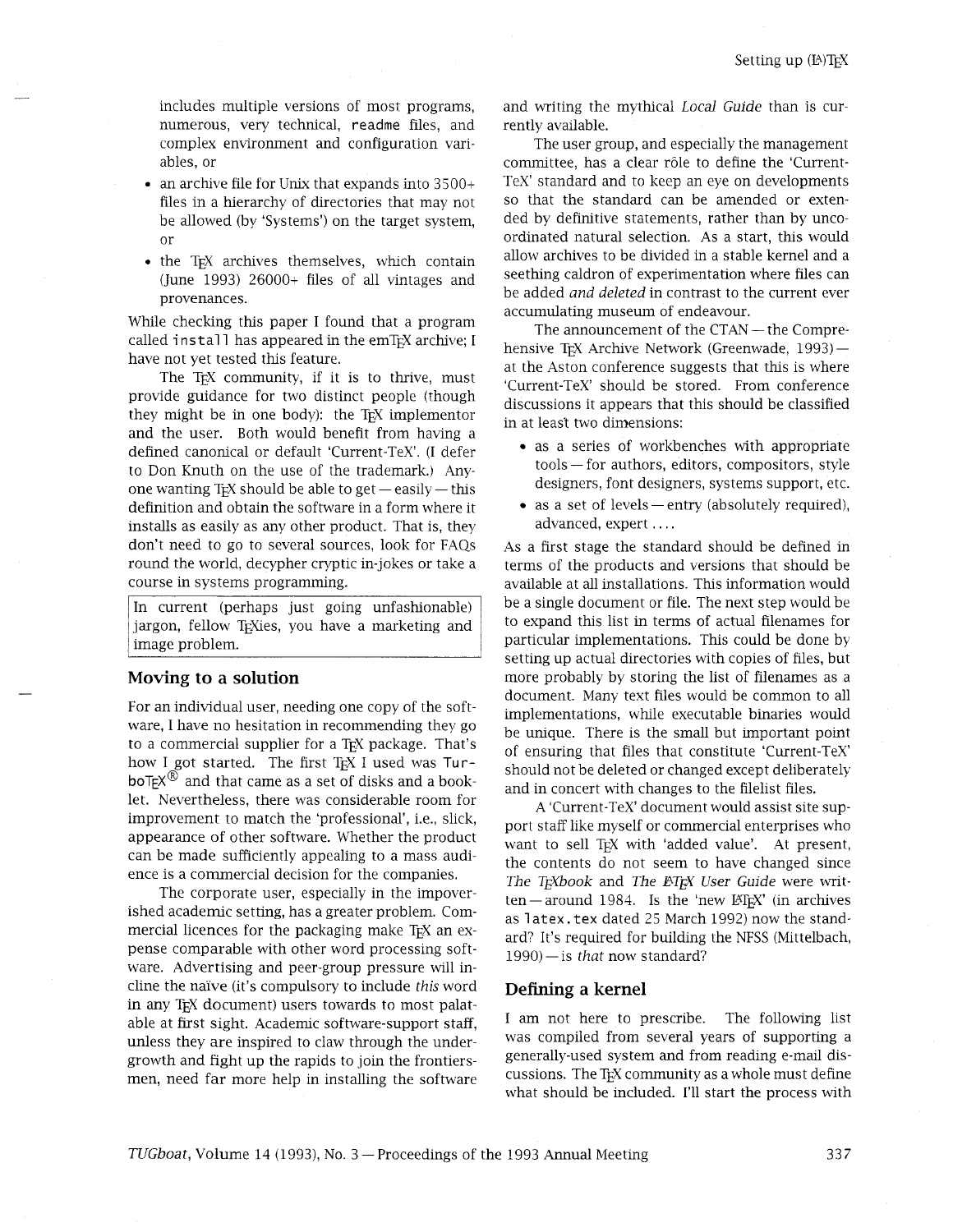a list of items, an indication of the files involved and a comment on why they should or should not be included. I've used DOS filenames since the extension codes ( . tex, . exe, etc.) conveniently distinguish the type of files.

In some areas, e.g., editors, it is clear that 'Current-TeX' can specify that there must be an editor to allow users to manipulate ASCII files. The CTAN can make public domain programs available, but we cannot prescribe which the user will choose.

 $\bullet$  T<sub>F</sub>X

- tex . exe
	- plain.fmt
	- tex. poo

TEX as supplied is so overwhelming that it's hard to relate this to the single program described in The T<sub>F</sub>Xbook. For most widely-used machines, it would not be hard to maintain a single executable file that needs only copying and running. Barring dramatic problems, this could be updated annually. On the 'level of user' scale, I suggest that the great majority of users will want only the executables, in a form that they can copy and run. Reading and changing the source code is a mark of being 'expert'. BTW: I've never read *T<sub>F</sub>X*, the *Program* (Knuth, 1986).

I was recently asked, "When the archive people talk about  $T_FX$  3.1, 3.14, ..., etc., does this refer to changes in the . EXE program or the . FMT or both?" I confessed that I didn't know. (I think it covers both, but even when changes are made only to tex. exe, it is necessary to reprocess plain. tex  $\rightarrow$  plain. fmt.)

In several years of using T<sub>E</sub>X, I've never had to make any changes to the . PO0 file, nor have I heard of anyone doing so. Is this a neglected facility for enhancing one's TEX, or a red-herring?

- $\bullet$  LAT<sub>F</sub>X
	- 1 plain. fmt, incorporating
		- 1. 1plain.tex
		- 2. lfonts. tex
		- 3. 1atex.tex
		- 4. hyphen.tex (via 1 hyphen.tex)
	- Standard styles: book (book. sty, bklO. sty), report, article, letter, . . .
	- Many options:
	- page sizes (with samples for parameter names and values), mu1 ti col umn, fancyheadings (should be the default), marginal notes, line numbering, etc.
	- $-$  Seminar (let's scrap SLI $T<sub>F</sub>X$ )

It took me a long time to realize the relationship between 1 plain. tex and latex. tex. I still don't know where to look up such information. The layered design of LATEX (and flaws in same) were discussed at a meeting of UKTUG in Oxford (February 1993). It would be silly to preempt the L<sup>AT</sup><sub>E</sub>X 3 project, but there may be other styles that are widely enough used to be 'canonized'.

As far as I know, LATEX for most systems is still distributed with what is now called the 'old format', and each user has to rebuild the . fmt file to the 'new' LATEX dated 25 March 1992 in archives. This is a major potential for problems and inability to exchange documents freely. The *ETEX User Guide* (Lamport, 1986) has a disclaimer on the publisher's page, "Any discrepancy between this description and the behavior of this or any later release of Version 2.09 is an error." Ah, but in the documentation or the program?

I think any supporter of a TEX system has to be able to build a format using i ni tex (see below). What should they then do to verify that the new format is conformant? We can assume that they will not take kindly to the suggestion of running the TRIP test.

Could the font size options be parameterized? This is more a question for the LAT<sub>F</sub>X 3 project, but the increasing use of arbitrarily scalable fonts (in PostScript) makes T<sub>E</sub>X's few fixed sizes look old fashioned.

The standard paper size options should cover at least the range offered in DVIPS, and should probably incorporate 'best practice'. For example, I'd welcome some advice on good page designs for using A4 paper.

- Writer's tools
	- Simple ASCII editor
	- T<sub>F</sub>X-aware editor (e.g., emacs,  $TE but$ without the crashes described below)
	- Spell checker
	- TEX-aware syntax checker
	- Word count and other 'editor's tools'

We know TEX is not a word processor, but it is becoming increasingly difficult to buy a simple text editor that is not a word processor. This unfortunately is a double disincentive for many users to consider TEX, firstly as the word processor apparently does what they want and secondly because you have to actively avoid word processor features. You generally have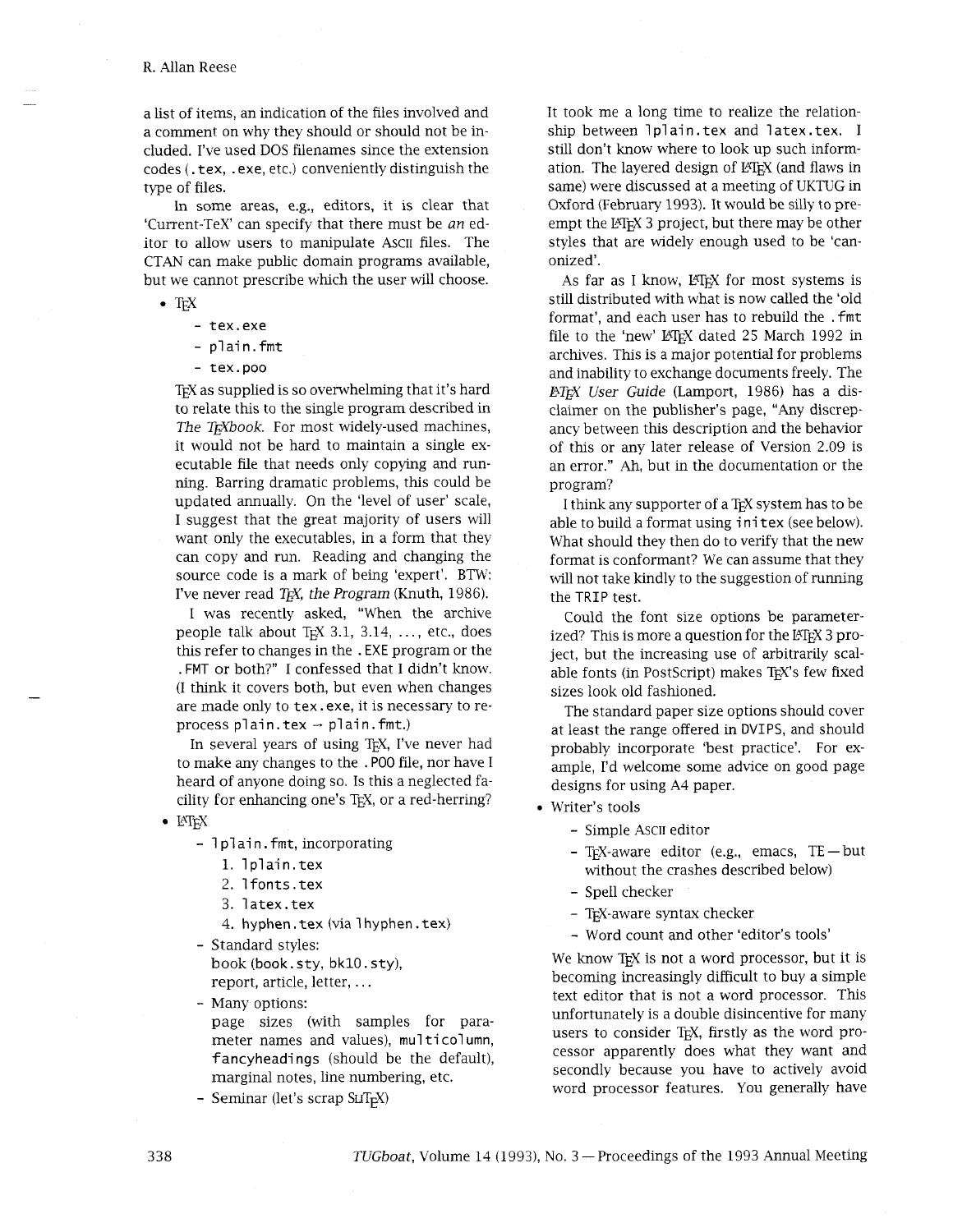to take special steps to save WP output as simple Ascii.

TUG could take steps to encourage marketing of commercial and other editors. I know it already does but I get the impression that the typical active TUG member is happy with an environment as complex as emacs, which would have most of my university users scrabbling again up that tree. TUG endorsement would add some official weight to complaints such as the two below.

During the Aston conference the editor redi t became available on the CTAN. This looks attractive but the version available was only partly translated from German. This was actually useful, as running a German editor made it easier (as anon German-speaker) to focus on the structure and appearance.

The amSpell (no connection with  $A_{\mathcal{M}}S$ ) program by Erik Frambach et al. (Frambach, 1992) is a public domain spell checker.

The TeXshell program by Jürgen Schlegelmilch (1993) provides a uniform interface to the various components of a T<sub>E</sub>X system on a PC. It still requires the local implementor to understand how to integrate each component into the whole.

Two recent problems that have involved me personally in this area have been:

- 1. the TE editor that can be obtained from archives completely hangs our PCs if told to edit a file greater than 60K. I have not been able to find support or the source of the program
- 2. I have been promoting the use of Correct Grammar (CG) as a *prompt* to encourage thinking about writing. The program is not TEX-aware and when I contacted the vendors I was told there were no plans to add this feature.
- $\bullet$  Tools to build a format file  $-$  e.g., for alternative languages

The ten and a halfth commandment reads, "This is the plain TeX format . . . And don't modify the file under any circumstances." I put it as ten and a halfth because the better known eleventh commandment takes precedence. The most obvious area where people seem to want to override the contents of plain is in font allocation, and in adapting TEX to non-American languages. These are both areas where the average user does *not*  want to do the spade-work, but would appreciate being able to be supplied with either simple instructions or, best of all, alternative format files for immediate use. The German TEX supplied with emTFX is perhaps a model for this. There is a TUG working group looking at language problems: perhaps formats for different languages should form part of 'Current-TeX', with English being just one amongst many.<br>Fonts — as sets of characters

- - **TEX and** LATEX: Possibly the most FFAQ on fonts is, "Where is 1 circle10?" TEX fonts are currently in a state of flux caused by the informal nature of TFX evolution. TUG members assume that the DC fonts are now 'standard'; TEX users outside TUG probably would ask, "What's DC?" At Aston it was clear that the only fonts that could reliably be expected in a currently 'standard' installation are those defined by Knuth (1984) and Lamport (1986).
	- $\mathcal{A}_{\mathcal{M}}$ SFonts/:

Even those not writing mathematics may require extra symbols. The  $A$ <sub>M</sub>SFonts/ provide some 200 symbols not in the (E)TEX sequences. I was made aware of this when a student asked for the threedot 'therefore' symbol.

- NFSS: As with DC, inside TUG and among users attached to the network and able to download from archives, NFSS is now the standard. Elsewhere?
- **Viewing tools:** We need to be able to look at and to interrogate fonts, to have a simple way of searching a set of font files for a particular glyph by name. There are testfont and a similar macro by Borde (Borde, 1992), but that's it.
- Tools for converting fonts (e.g., Adobe Type  $1 \rightarrow$  T<sub>F</sub>X).
- Fonts  $-$  as system files

.TFM, \* . PK, \* .VF

METAFONT is almost certainly needed to avoid trying to store every font at every size. The local supporter maybe only needs to know how to run METAFONT with supplied input, how to handle the results and where to put the output.

Users are confused and intrigued by the relationship between the printer resolution, design size and character magnification, and the bitmap file. I had to attend a TUG workshop to be clear on this. The documentation on virtual fonts is virtually restricted to the sources of VPtoVF and VFtoVP. The possibility of .AFM

*TUGboat, Volume 14 (1993), No. 3 – Proceedings of the 1993 Annual Meeting* 339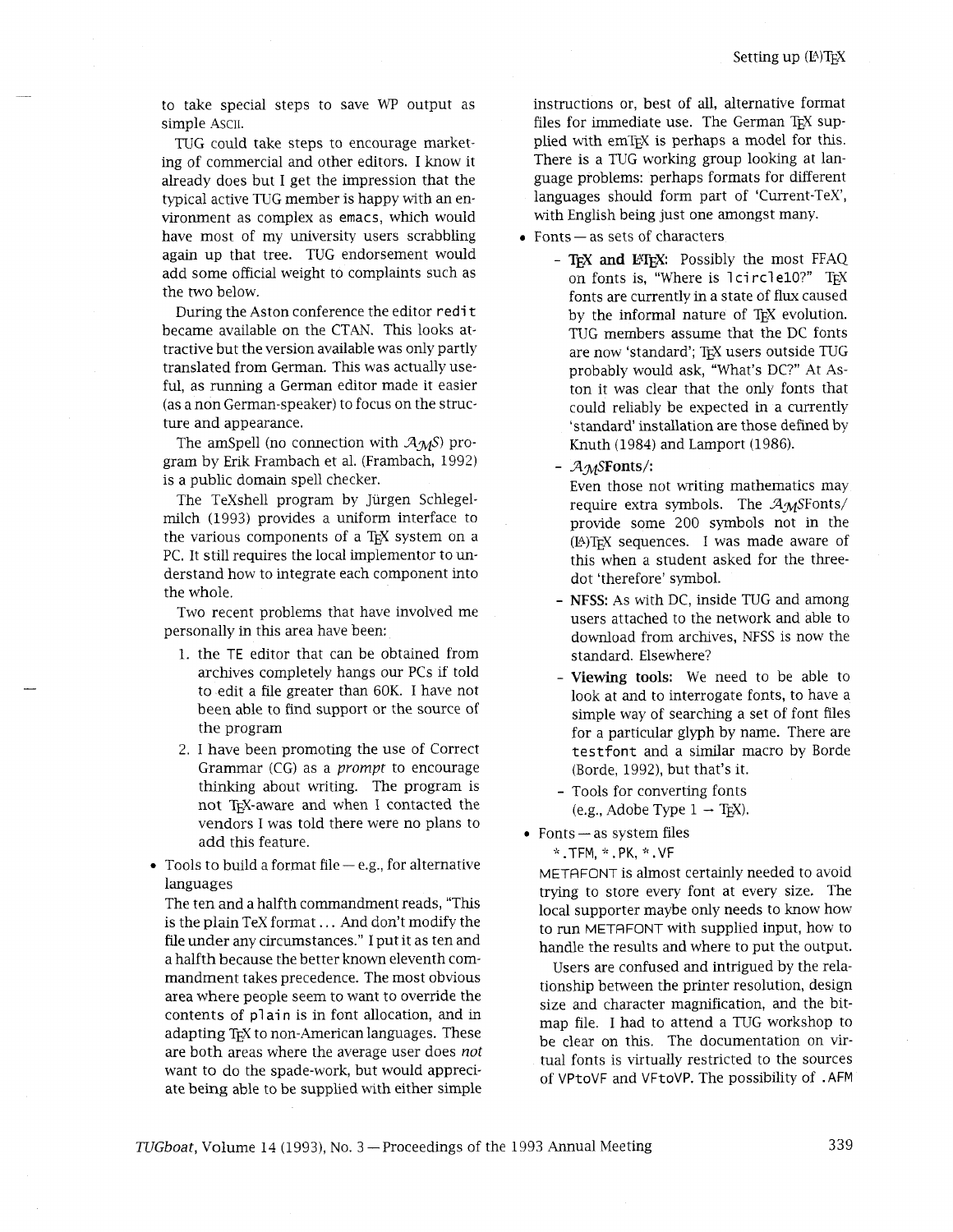and character mapping fonts for Adobe ${}^{\circledR}$  fonts also leaves the user bemused.

emT<sub>K</sub>'s system for packing font bitmaps into library files is commendable, but this leads to yet another extension (. FLI) and the need for tools to maintain libraries. A standard for porting fonts would be useful; as binary files they are a pain.

• Printer driver

There is a lack of information about printer modes, but perhaps this is very technical and esoteric. However, it would be helpful to see some examples of how much (or little) improvement can be achieved by tweaking the parameters. I have installed Mattes' dvi dot and Rokicki's dvips (Rokicki, 1993).

Previewer

A fast and versatile screen previewer can make TEX competitive with any WYSIWYG DTP system. Many people (meaning my own prejudice but reinforced by numerous discussions) have indeed commented that immediate design on the screen is less desirable because users who are not professional designers will both see what they expect and accept what they are offered. dvi scr, dvi screen and xdvi are all very good.

• PostScript

PostScript appears to be a world standard for page description as well as a printer driver. At least that's the impression I get, though it's hard to be objective. Some of my colleagues have suggested buying non-PostScript laser printers, and cite HPGL as an equally valid standard. However, in the TEX world, PostScript and Adobe font representations seem a centre of interest. I make heavy use of:

- PSNFSS
- PStricks

(through semi nar. sty, not as direct calls)

- Graphics inclusion

where bbfig, the PostScript code that checks Boundi ngBox values is an indispensible tool. I have installed on our system all of the epsf macros that come with dvips (Rokicki, 1993), the BoxedEPSF macros (Siebenmann, 1991) and the psfig macros (Darrell, 1987). None is definitive or clearly best.

- PostScript previewer

i.e., GhostScript - I use it heavily on DOS and UNIX

Page manipulating tools

- dvi manipulation
- PostScript manipulation

dvi dvi, dvi select, dvi book and their **ps** equivalents

- $\bullet$  Formats  $-$  on top of plain T<sub>F</sub>X
	- **Eplain.** Expanded Plain TEX (Berry, 1993). Provides tools for cross-referencing and  $indexing - i.e.,$   $MTx$ -like facilities without the imposed styles.
	- **Newsletr:** plain T<sub>EX</sub> macros for multicolumn working (Goatley, 1991).
	- **TEX by Example** (Borde, 1992).
	- $A_MS$ -T<sub>F</sub>X: American Mathematical Society style (Spivak, 1986). This is an alternative to plain, so  $A_{\text{MS}}$ -LAT<sub>EX</sub>/ may now be preferred.
	- **texinfo:** Gnu documentation format. Apart from being a format in its own right, this is a stepping stone to a wealth of other excellent software, some of which is TFXrelated.
- $\bullet$  Formats  $-$  on top of LATFX
	- **docstrip:** Another TUG de facto standard, for the distribution of 'documented' LATEX styles. George Greenwade describes it (in email, 1993) as "Literate programming for LAT<sub>F</sub>X."
	- $A$ <sub>M</sub>S-L<sup>A</sup>T<sub>E</sub>X/: American Mathematical Society options which is an extension standard LATEX. Requires NFSS.
- Easy options for verbatim file insertion, insertion of extracts from text files, etc.
- Pre- and post-processing tools
	- **Bibliographic tools:** BIBTFX and Tib (Alexander, 1989)
	- **Indexing:** MakeIndex
	- **Listing:** specific types of source documents (e.g., c2latex)

### **Whither?**

Preparing this review has reminded me how many sources have been tapped to create the TEX system I currently maintain at the University of Hull. Thanks to the many people who have helped me, directly or indirectly.

This paper is an invitation and a challenge to comment to me, to TUG or to the wider TEX community. Even the isolated user with a personal copy of TEX will at some time want to send a document to another TEX user or will want to upgrade their system. Either of these events will cause unnecessary anguish if they are aiming at a wobbly target.